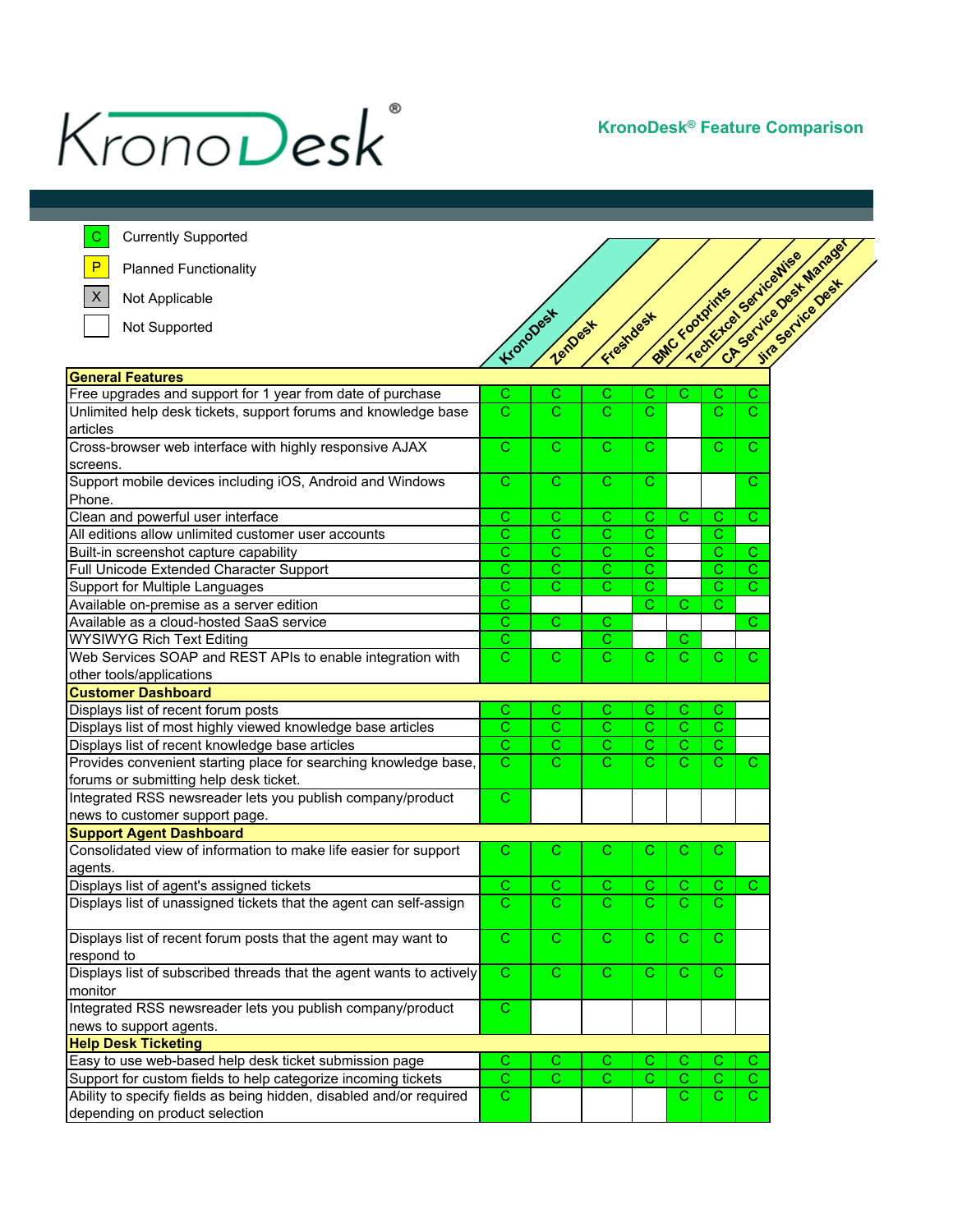| Customer can attach documents, files, web links and screenshots                     | $\mathsf{C}$               | C                          | $\mathsf{C}$               | C                     | C                       | С                     | C                  |
|-------------------------------------------------------------------------------------|----------------------------|----------------------------|----------------------------|-----------------------|-------------------------|-----------------------|--------------------|
| to help desk tickets                                                                |                            |                            |                            |                       |                         |                       |                    |
| Support for custom fields to help categorize incoming tickets                       | C                          | С                          | С                          | С                     | С                       | С                     | C.                 |
| Support agents can sort, search and filter help desk tickets by<br>different fields | $\overline{\text{c}}$      | $\overline{\text{c}}$      | $\overline{\text{c}}$      | $\overline{\text{c}}$ | $\overline{\text{c}}$   | $\overline{\text{c}}$ | $\overline{\rm c}$ |
| Customizable workflow engine that lets you tailor the actions that                  | $\overline{C}$             | C                          | C                          | C                     | C                       | C                     | $\mathsf{C}$       |
| agents can perform and the fields they can change.                                  |                            |                            |                            |                       |                         |                       |                    |
| Support agents can attach comments and notes to the support                         | $\overline{C}$             | $\overline{\text{c}}$      | $\overline{\text{c}}$      | $\overline{\text{c}}$ | $\overline{C}$          | $\mathsf{C}$          | $\mathsf{C}$       |
| tickets to request more information and propose solutions.                          |                            |                            |                            |                       |                         |                       |                    |
| Support agents can view the entire change history for a specific                    | C                          | C                          | C                          | C                     | С                       | С                     | С                  |
| help desk ticket.                                                                   |                            |                            |                            |                       |                         |                       |                    |
| Customers can log new help desk tickets by simply sending a                         | $\overline{C}$             | $\overline{\text{c}}$      | $\overline{\text{c}}$      | $\overline{\text{c}}$ | $\overline{C}$          | $\mathbf C$           | $\mathsf{C}$       |
|                                                                                     |                            |                            |                            |                       |                         |                       |                    |
| emails into the support email address, the help desk system will                    |                            |                            |                            |                       |                         |                       |                    |
| parse the email and create a new help desk ticket, including any                    |                            |                            |                            |                       |                         |                       |                    |
| attached documents.                                                                 |                            |                            |                            |                       |                         |                       |                    |
| Customers can reply to existing help desk tickets through email,                    | $\overline{C}$             | $\overline{\text{c}}$      | $\overline{\text{c}}$      | $\overline{\text{c}}$ | $\overline{\text{c}}$   | $\mathbf C$           | $\mathbf C$        |
| with the help desk system intelligently reading the email and                       |                            |                            |                            |                       |                         |                       |                    |
| adding the comments/information to the appropriate tickets.                         |                            |                            |                            |                       |                         |                       |                    |
| Email addresses CCed to the support email are automatically                         | $\mathsf{C}$               | $\mathsf{C}$               | $\overline{\text{c}}$      | Ċ.                    | C                       | С                     |                    |
| attached to the help desk ticket and included on all outbound                       |                            |                            |                            |                       |                         |                       |                    |
| email notifications.                                                                |                            |                            |                            |                       |                         |                       |                    |
| Support agents can add internal notes that are only seen by other                   | $\overline{C}$             | $\mathbf C$                | $\overline{\text{c}}$      |                       |                         | C                     |                    |
|                                                                                     |                            |                            |                            |                       |                         |                       |                    |
| support agents.                                                                     |                            |                            |                            |                       |                         |                       |                    |
| Customer support agents can add additional CCed email                               | $\mathsf{C}$               | $\mathbf C$                | $\mathbf C$                | $\overline{C}$        | С                       | C                     |                    |
| addresses to existing support tickets.                                              |                            |                            |                            |                       |                         |                       |                    |
| Ability to merge duplicate tickets into a single ticket with the                    | C                          | C                          | C                          |                       | С                       | С                     | С                  |
| combined message thread.                                                            |                            |                            |                            |                       |                         |                       |                    |
| Ability to require electronic signature when moving tickets                         | $\mathbf C$                |                            |                            |                       |                         |                       |                    |
| between certain statuses (needed for GxP scenarios)                                 |                            |                            |                            |                       |                         |                       |                    |
|                                                                                     |                            |                            |                            |                       |                         |                       |                    |
|                                                                                     |                            |                            |                            |                       |                         |                       | C.                 |
| Support agents can create product defects in SpiraTeam linked to                    | $\mathbf C$                | $\overline{\text{c}}$      |                            |                       |                         |                       |                    |
| the current ticket.                                                                 |                            |                            |                            |                       |                         |                       |                    |
| <b>Support Forums</b>                                                               |                            |                            |                            |                       |                         |                       |                    |
| Ability to organize forums into different categories and link                       | C                          | C                          | $\mathsf{C}$               |                       |                         |                       |                    |
| categories to different products                                                    |                            |                            |                            |                       |                         |                       |                    |
| Forums can contain an unlimited number of threads and                               | C                          | C                          | C                          |                       |                         |                       |                    |
| messages                                                                            |                            |                            |                            |                       |                         |                       |                    |
| Users can search or browse forums to find solutions to their                        | $\overline{C}$             | $\overline{C}$             | $\overline{\text{c}}$      |                       |                         |                       |                    |
| issues.                                                                             |                            |                            |                            |                       |                         |                       |                    |
| Registered users and customers can create new support forum                         | $\mathbf C$                | C                          | $\overline{\text{c}}$      |                       |                         |                       |                    |
|                                                                                     |                            |                            |                            |                       |                         |                       |                    |
| threads and post replies to existing threads.                                       | $\mathbf C$                | C                          | $\overline{\text{c}}$      |                       |                         |                       |                    |
| Registered users and customers can subscribe to specific threads                    |                            |                            |                            |                       |                         |                       |                    |
| or forums                                                                           |                            |                            |                            |                       |                         |                       |                    |
| Registered users and customers can view their subscribed items                      | $\overline{C}$             | $\overline{\text{c}}$      | $\overline{\text{c}}$      |                       |                         |                       |                    |
| as an RSS newsfeed.                                                                 |                            |                            |                            |                       |                         |                       |                    |
| The system automatically tracks which forums and threads the                        | $\overline{C}$             | $\overline{\text{c}}$      | $\overline{\text{c}}$      |                       |                         |                       |                    |
| user has seen so that they can quickly and easily see which                         |                            |                            |                            |                       |                         |                       |                    |
| forums and threads contain new items.                                               |                            |                            |                            |                       |                         |                       |                    |
| Forum and Thread URLs optimized for Search Engine                                   | $\mathbf C$                | $\mathsf{C}$               | $\mathsf{C}$               |                       |                         |                       |                    |
| Optimization (SEO).                                                                 |                            |                            |                            |                       |                         |                       |                    |
| <b>Knowledge Base</b>                                                               |                            |                            |                            |                       |                         |                       |                    |
| Ability to organize knowledge base articles into different                          | С                          | С                          | C                          | С                     | С                       | С                     | C.                 |
| categories and link categories to different products                                |                            |                            |                            |                       |                         |                       |                    |
|                                                                                     |                            |                            |                            |                       | С                       | С                     | C.                 |
| Articles can be shared amongst multiple categories.                                 | С<br>$\overline{\text{c}}$ | С<br>$\overline{\text{c}}$ | С<br>$\overline{\text{c}}$ | С                     |                         | C                     | C.                 |
| Categories can be organized into a hierarchy with unlimited                         |                            |                            |                            | $\overline{\text{c}}$ | $\overline{\mathsf{C}}$ |                       |                    |
| number of levels                                                                    |                            |                            |                            |                       |                         |                       |                    |
| Customers and support agents can search, sort and filter the                        | $\mathsf{C}$               | $\mathsf{C}$               | $\mathsf{C}$               | C.                    | C                       | С                     | $\mathbf{C}$       |
| knowledge base by any of the fields and by keyword                                  |                            |                            |                            |                       |                         |                       |                    |
| Tag cloud that displays the meta-tags associated with different                     | $\overline{C}$             | $\overline{\text{c}}$      | $\mathsf{C}$               | $\overline{\text{c}}$ | $\mathbf C$             | С                     | $\mathsf{C}$       |
| articles and illustrates the number of articles associated with each                |                            |                            |                            |                       |                         |                       |                    |
| tag.                                                                                |                            |                            |                            |                       |                         |                       |                    |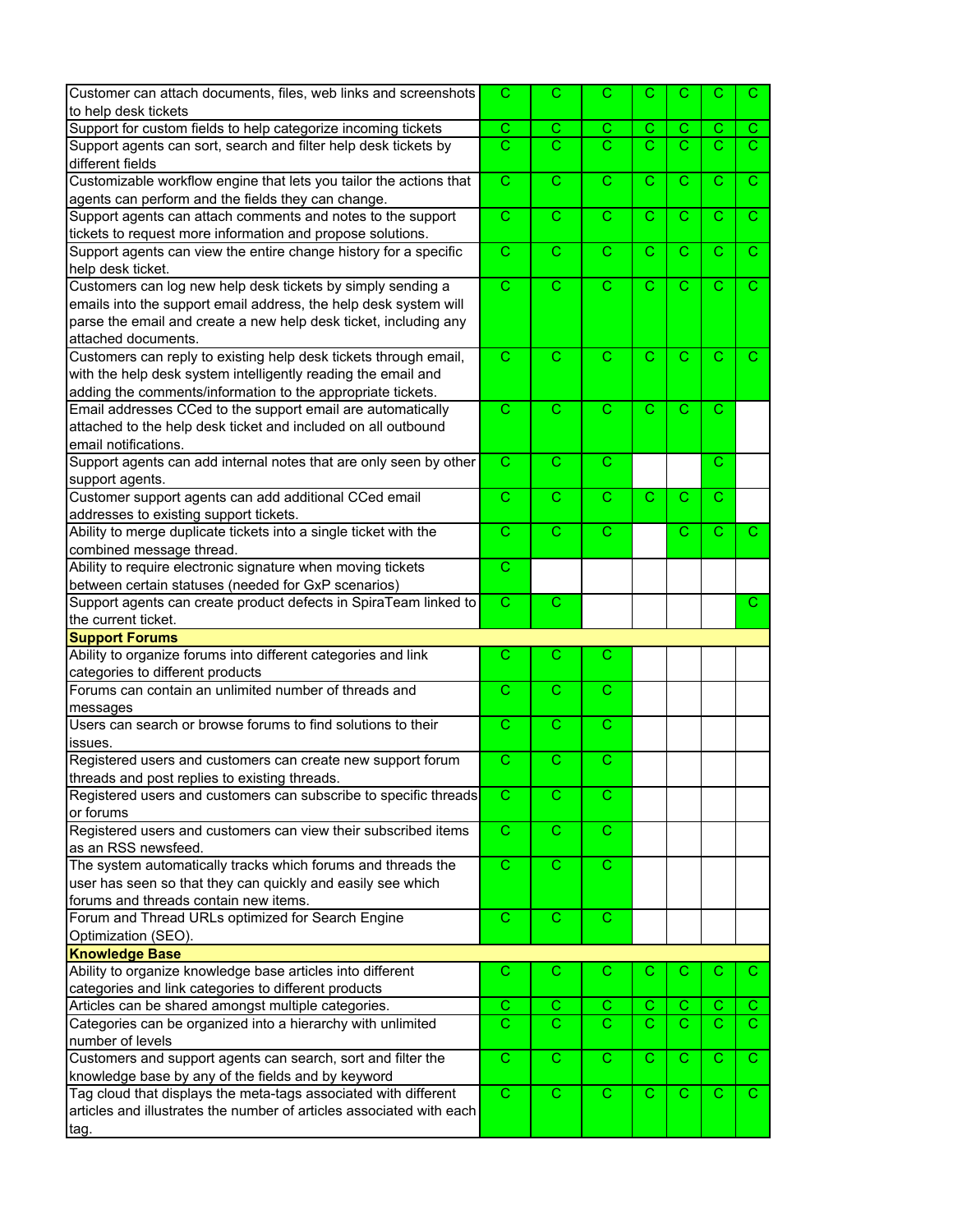| Support agents can attach documents, files, web links and                | C                     | C                     | C                     | C                     | C            | С            | С            |
|--------------------------------------------------------------------------|-----------------------|-----------------------|-----------------------|-----------------------|--------------|--------------|--------------|
| screenshots to knowledge base articles.                                  |                       |                       |                       |                       |              |              |              |
| Ability to view article details together with links to related articles. |                       | C.                    | C                     | $\mathbf{C}$          | $\mathbf C$  | C            | C.           |
| Ability to auto-suggest articles when the user starts to enter a help    | $\mathsf{C}$          |                       | C                     |                       |              |              |              |
| desk ticket.                                                             |                       |                       |                       |                       |              |              |              |
| Shortcuts that let support agents quickly insert KB article links into   | $\mathsf{C}$          | $\mathbf C$           | $\mathsf{C}$          | $\mathsf{C}$          |              |              | C.           |
| help desk tickets                                                        |                       |                       |                       |                       |              |              |              |
| <b>Users, Groups and Organizations</b>                                   |                       |                       |                       |                       |              |              |              |
| Users can be either external (customers) or internal (support            | С                     | С                     | С                     |                       |              | С            | С            |
| agents) with internal users able to log new tickets on behalf of         |                       |                       |                       |                       |              |              |              |
| customers.                                                               |                       |                       |                       |                       |              |              |              |
| External users can be grouped into customer 'organizations' that         | $\overline{C}$        | C                     | C                     |                       |              | C            | C.           |
| allow supervisors to see all tickets in the organization, reassign       |                       |                       |                       |                       |              |              |              |
| tickets, and make updates to them.                                       |                       |                       |                       |                       |              |              |              |
| Internal users can be assigned to 'employee groups' that let             |                       | $\overline{\text{c}}$ | $\overline{C}$        |                       |              | $\mathbf C$  | C.           |
| customer support managers assign tickets to either individual            |                       |                       |                       |                       |              |              |              |
| support agents or groups related to a specific product or team.          |                       |                       |                       |                       |              |              |              |
| <b>Customizable Reporting</b>                                            |                       |                       |                       |                       |              |              |              |
| Library of standard graphical graphs including ticket                    | C                     | C                     | С                     | С                     | С            | С            | C            |
| creation/closure rates, cumulative ticket counts, ticket aging and       |                       |                       |                       |                       |              |              |              |
| turnaround times.                                                        |                       |                       |                       |                       |              |              |              |
| Custom ticket graphs that lets you pick the x-axis and group-by          | $\mathsf{C}$          | $\mathsf{C}$          | $\overline{C}$        | $\mathsf{C}$          | $\mathsf{C}$ | C            | C.           |
| fields from any standard or custom field.                                |                       |                       |                       |                       |              |              |              |
| Ability to view the data-grid associated with any of the graphs and      | $\overline{C}$        | $\mathsf{C}$          | $\overline{\text{c}}$ | $\overline{\text{c}}$ | $\mathsf{C}$ | $\mathbf C$  | С            |
|                                                                          |                       |                       |                       |                       |              |              |              |
| export to a CSV / Excel file.                                            |                       |                       |                       |                       |              |              |              |
| Library of printable customer support reports including: help desk       | $\mathsf{C}$          | C                     | C                     | C                     | C            | С            |              |
| tickets, customer organizations, users, and knowledge base               |                       |                       |                       |                       |              |              |              |
| articles.                                                                |                       |                       |                       |                       |              |              |              |
| Ability to customize the reports to include different types of           | $\mathsf{C}$          | $\mathsf{C}$          | C                     | $\mathsf{C}$          | C            | C            |              |
| information                                                              |                       |                       |                       |                       |              |              |              |
| Ability to filter the reports by date ranges                             | С                     | С                     | С                     | С                     | С            | C            |              |
| Ability to filter the reports by various parameters (e.g. display only   | $\overline{\text{c}}$ | C                     | $\overline{\rm c}$    | $\overline{\text{c}}$ | $\mathsf{C}$ | C            |              |
| open, high priority tickets)                                             |                       |                       |                       |                       |              |              |              |
| Multi-format reporting, including HTML, Acrobat PDF, or MS-              | C                     | C                     | C                     | C                     | С            | С            |              |
| Word narrative style and HTML or MS-Excel tabular style.                 |                       |                       |                       |                       |              |              |              |
| <b>Administration</b>                                                    |                       |                       |                       |                       |              |              |              |
| Ability to configure list of different product definitions, with         | C                     |                       | С                     | С                     | С            | С            |              |
| associated workflows and categories.                                     |                       |                       |                       |                       |              |              |              |
| Ability to customize ticket priorities, statuses, types and              | C.                    |                       | C                     | C                     | C.           | C.           |              |
| resolutions                                                              |                       |                       |                       |                       |              |              |              |
| Ability to configure help desk ticket custom properties and custom       | C                     | C                     | C                     | С                     | С            | C            | C.           |
| lists.                                                                   |                       |                       |                       |                       |              |              |              |
| Ability to customize the application text, colors and imagery to         | $\mathbf C$           |                       | С                     | $\mathsf{C}$          | C            | С            |              |
| match your company's branding without any scripting or coding.           |                       |                       |                       |                       |              |              |              |
|                                                                          |                       |                       |                       |                       |              |              |              |
| Ability to setup different ticket workflows for different product        | $\overline{C}$        | C                     | $\overline{C}$        | $\overline{C}$        | $\mathbf C$  | C            | C.           |
| types and customize ticket fields by workflow.                           |                       |                       |                       |                       |              |              |              |
| Ability to setup custom email templates to provide tailored              | $\overline{C}$        | $\overline{C}$        | $\overline{C}$        | $\overline{C}$        | $\mathbf C$  | $\mathsf{C}$ | C.           |
| information and to match company branding.                               |                       |                       |                       |                       |              |              |              |
| Integration                                                              |                       |                       |                       |                       |              |              |              |
| Built-in integration with SpiraTeam® to allow support agents to log      | C                     | С                     |                       |                       |              |              | C.           |
| incidents in SpiraTeam from the help desk tickets.                       |                       |                       |                       |                       |              |              |              |
| Changes to linked SpiraTeam® incidents displayed in help desk            | $\mathsf{C}$          | $\mathsf C$           |                       |                       |              |              | $\mathbf{C}$ |
| system in real-time, providing support agents with real-time             |                       |                       |                       |                       |              |              |              |
| visibility of incident updates.                                          |                       |                       |                       |                       |              |              |              |
|                                                                          |                       |                       |                       |                       |              |              |              |